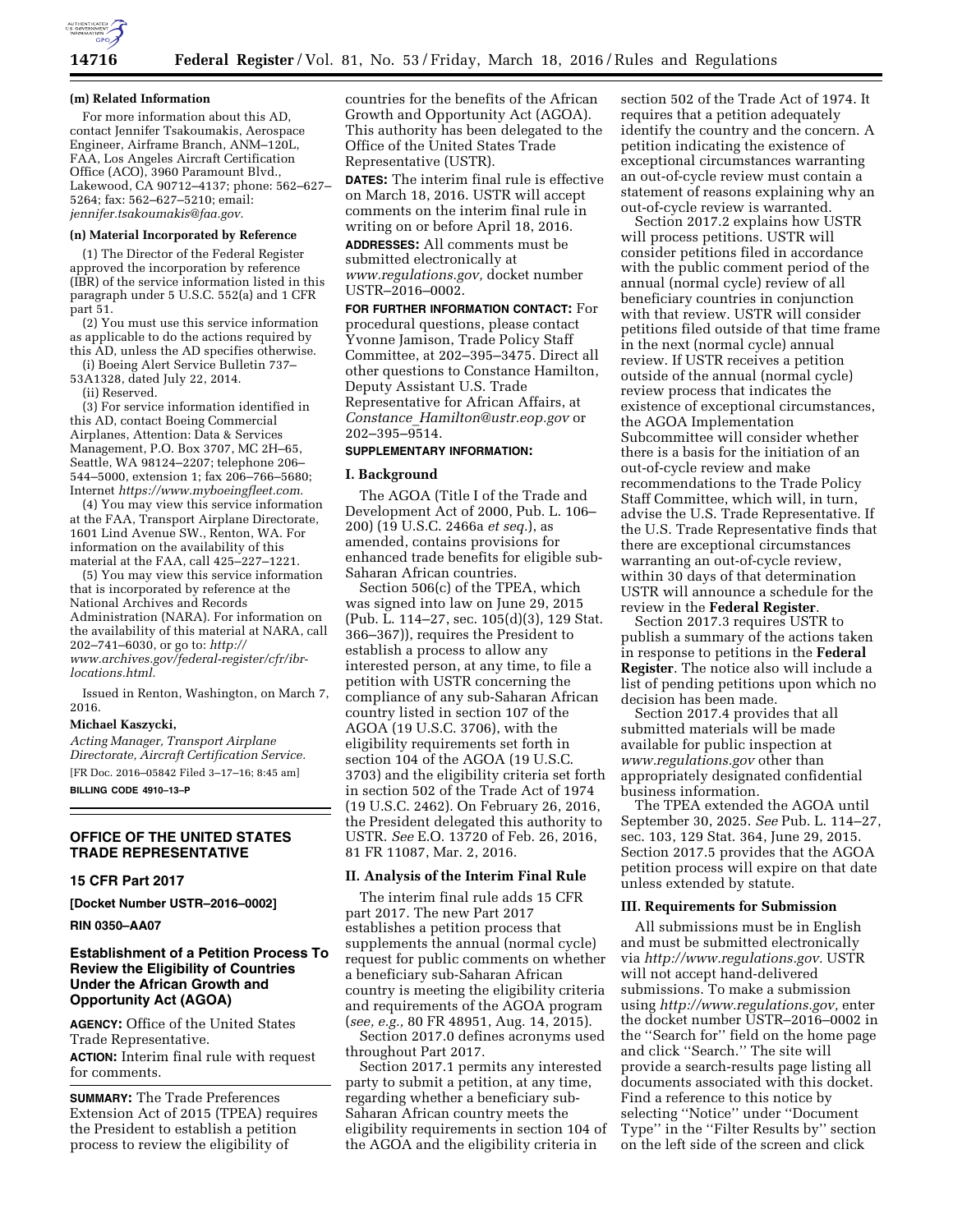on the link entitled ''Comment Now.'' The *<http://www.regulations.gov>*Web site offers the option of providing comments by filling in a ''Type Comment'' field or by attaching a document using the ''Upload file(s)'' field. (For further information on using the *<http://www.regulations.gov>*Web site, please consult the resources provided on the Web site by clicking on ''How to Use This Site'' on the left side of the home page.) The *[http://](http://www.regulations.gov) [www.regulations.gov](http://www.regulations.gov)* Web site allows users to provide comments by filling in a ''Type Comment'' field or by attaching a document using the ''Upload file(s)'' field. The AGOA Implementation Subcommittee prefers that submissions be provided in an attached document.

# *Business Confidential Submissions*

USTR will grant business confidential status to information you submit if you certify that you would not customarily release the information to the public and clearly designate it as confidential business information. You must mark your submission ''BUSINESS CONFIDENTIAL'' at the top and bottom of the cover page and on each succeeding page, and the submission should indicate, via brackets, the specific information that is confidential. Additionally, you must include ''Business Confidential'' in the ''Type Comment'' field. If you submit a comment containing business confidential information, you also must submit a separate non-confidential version that is not a part of the same submission as the confidential version, indicating where confidential information has been redacted. The nonconfidential version will be placed in the docket and open to public inspection.

#### *Public Inspection*

All comments we receive, except for information granted ''business confidential'' status, will be available for public viewing without change, including any personal information you provide, such as your name and address. You can find the comments by entering docket number USTR–2016– 0002 in the search field at *[www.regulations.gov.](http://www.regulations.gov)* 

### **IV. Notice and Public Participation**

USTR is promulgating these changes as an interim final rule in order to meet the statutory deadline for establishment of a petition process. Accordingly, USTR for good cause finds that the notice and publication requirements of the Administrative Procedure Act are unnecessary. *See* 5 U.S.C. 553(b)(3)(B). However, because this type of

rulemaking generally requires notice and receipt of public comment, USTR will accept written comments on the interim final rule on or before April 18, 2016.

#### **V. Effective Date**

For the reasons stated in part IV above, USTR for good cause finds that the interim final rule should become effective on March 18, 2016. *See* 5 U.S.C. 553(d)(3).

### **VI. Regulatory Flexibility Act**

USTR is adopting 15 CFR part 2017 in the form of an interim final rule and not as a proposed rule. Therefore, the provisions of the Regulatory Flexibility Act do not apply. *See* 5 U.S.C. 601(2), 603(a).

## **VII. Paperwork Reduction Act**

The interim final rule does not contain any collections of information under the Paperwork Reduction Act of 1995. *See* 44 U.S.C. 3501 *et seq.*  Consequently, USTR has not submitted any information to the Office of Management and Budget for review.

### **List of Subjects in 15 CFR Part 2017**

Administrative practice and procedure, Confidential business information, Foreign trade.

■ For the reasons stated in the preamble, USTR amends 15 CFR by adding part 2017 to read as follows:

# **PART 2017—PETITION PROCESS TO REVIEW ELIGIBILITY OF COUNTRIES UNDER THE AFRICAN GROWTH AND OPPORTUNITY ACT (AGOA)**

Sec.<br>2017.0

- 2017.0 Definitions.<br>2017.1 Petition for
- Petition for review.
- 2017.2 Action following receipt of a petition.
- 2017.3 Publication regarding petitions.
- 2017.4 Public inspection.
- 2017.5 Expiration.

**Authority:** 19 U.S.C. 2466a *et seq.;* Pub. L. 114–27, sec. 105(d)(3), 129 Stat. 366–367, June 29, 2015; E.O. 13720 of Feb. 26, 2016, 81 FR 11087, Mar. 2, 2016

### **§ 2017.0 Definitions.**

For purposes of this part: *AGOA* means the African Growth and Opportunity Act, as amended (Title I of the Trade and Development Act of 2000, Pub. L. 106–200) (19 U.S.C. 2466a *et seq.*).

*TPC* means the Trade Policy Committee.

*TPRG* means the Trade Policy Review Group.

*TPSC* means the Trade Policy Staff Committee.

*USTR* means the Office of the United States Trade Representative.

#### **§ 2017.1 Petition for review.**

(a) Any person may submit a petition to USTR in accordance with this section with respect to the compliance of any country listed in section 107 of the AGOA (19 U.S.C. 3706), with the eligibility requirements set forth in section 104 of the AGOA (19 U.S.C. 3703) and the eligibility criteria set forth in section 502 of the Trade Act of 1974 (19 U.S.C. 2462).

(b) A petition must:

(1) Identify the sub-Saharan African country that would be subject to the review;

(2) Indicate the specific eligibility requirement or criterion that the petitioner believes warrants review; and

(3) Include all available supporting arguments and information to explain why review is warranted.

(c) A petition requesting an out-ofcycle review under section 111(d)(4) of the AGOA (19 U.S.C. 2466a(d)(4)) must contain a statement indicating the existence of exceptional circumstances warranting the out-of-cycle review. (d) The TPSC may request additional information.

### **§ 2017.2 Action following receipt of a petition.**

(a) USTR will consider a petition received in accordance with the schedule published in the **Federal Register** for the annual (normal cycle) AGOA review process under section 111 of the AGOA (19 U.S.C. 2466a) in conjunction with that annual review.

(b) Except as provided in paragraph (c) of this section, USTR will consider a petition received at any time other than the time described in paragraph (a) of this section, in accordance with the schedule published in the **Federal Register** for the next annual (normal cycle) AGOA review process.

(c)(1) If a petition received at any time other than the time described in paragraph (a), requests an out-of-cycle review under section 111(d)(4) of the AGOA (19 U.S.C. 2466a(d)(4)), within 60 days:

(i) The AGOA Implementation Subcommittee will review the petition and report to the TPSC whether there are exceptional circumstances warranting an out-of-cycle review;

(ii) The TPSC will conduct further review as necessary;

(iii) The TPSC Chair will report the results of the TPSC review to the U.S. Trade Representative; and

(iv) The U.S. Trade Representative may convene the TPRG or the TPC for further review of the TPSC recommendations and other decisions.

(2) If the U.S. Trade Representative finds that there are exceptional